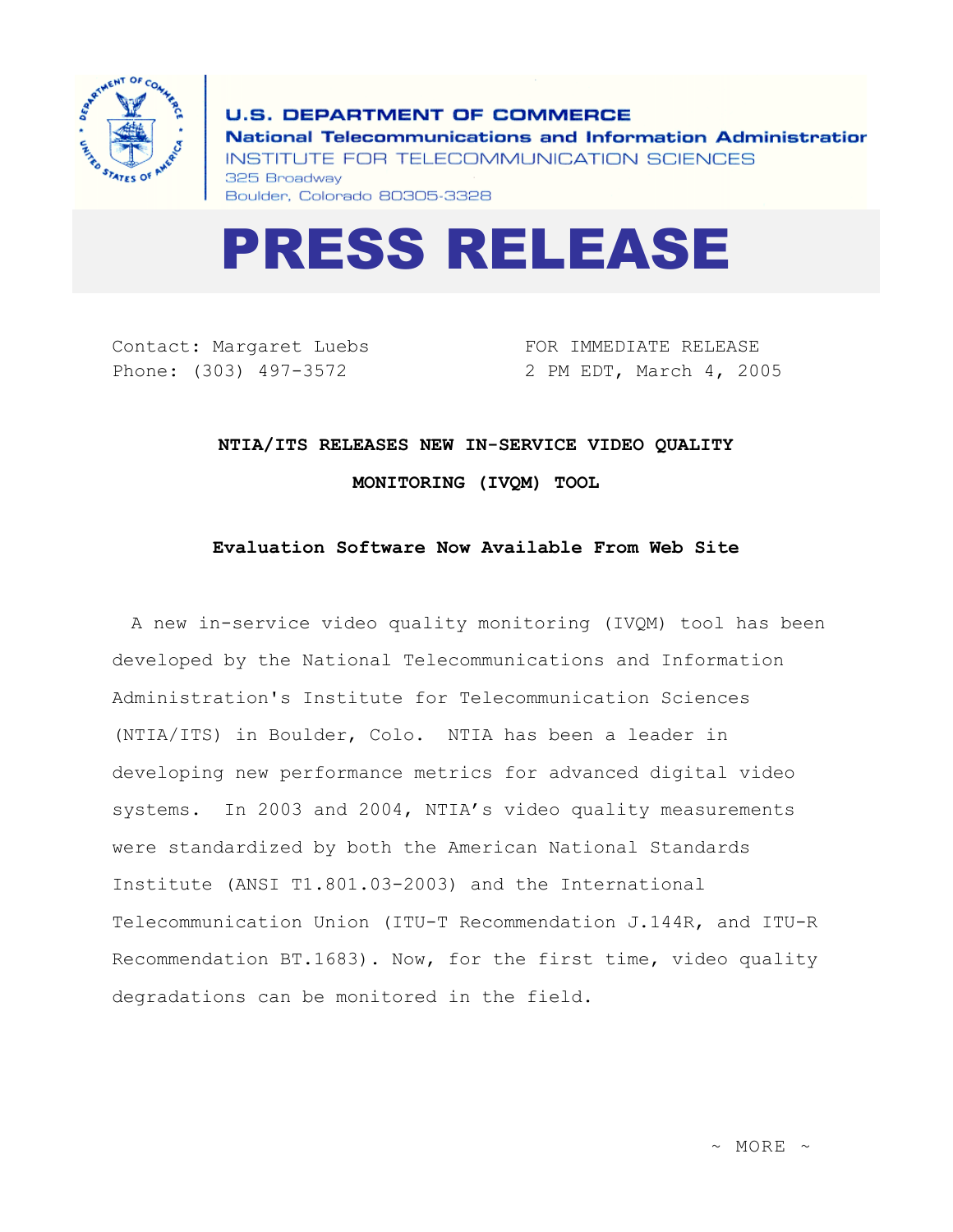## U.S. Department of Commerce Institute for Telecommunication Sciences

Press Release Page 2

The NTIA/ITS IVQM tool performs automated video capture and processing of live video signals using two computers (one at the video source and the other at the video destination). Patented reduced reference technology (3 U.S. patents awarded, one U.S. patent pending) is used to communicate low bandwidth reference information over an IP connection between the two computers. This low bandwidth reference information is used to produce quality estimations that closely emulate human perception.

The new capability will enable companies and public entities to objectively monitor the quality of digital video pictures for new telecommunication services such as direct broadcast satellites, digital and high definition television, video teleconferencing, and streaming Internet video. This innovative approach for monitoring the quality of digital video pictures will significantly enhance the competitiveness of U.S. companies and lead to higher quality products and services for consumers.

The NTIA/ITS IVQM measurement tool, plus a user's manual and technical documentation, is available to all interested parties via a no-cost evaluation license agreement. See www.its.bldrdoc.gov/n3/video/vqmsoftware.htm for more information.